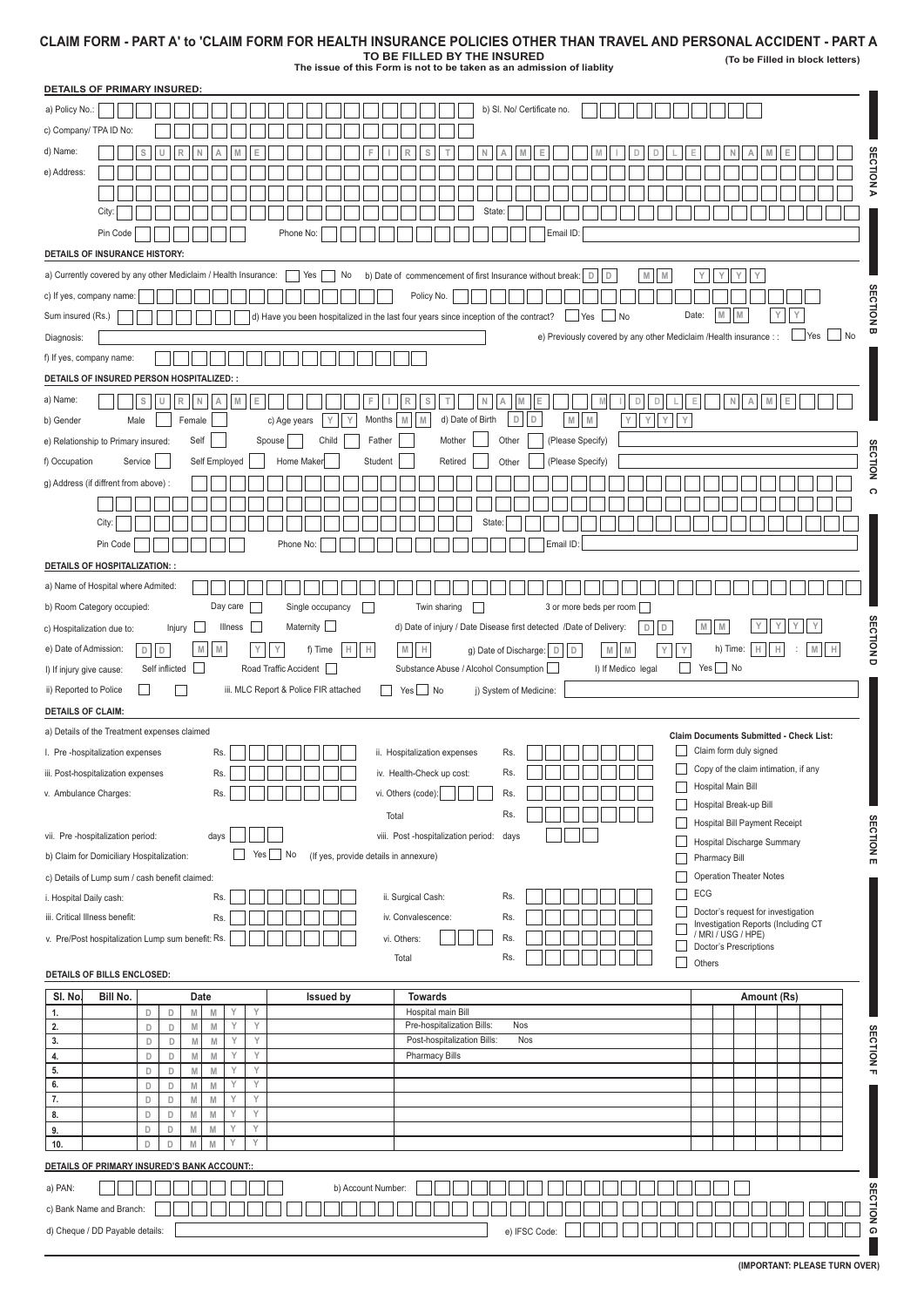## **DECLARATION BY THE INSURED:**

I hereby declare that the information furnished in the claim form is true & correct to the best of my knowledge and belief. If I have made any false or untrue statement, suppression<br>or concealent of any material fact with claim, if any.

**SECTION H SECTION H**

L

| Date DID |  |  | MM | I Y | V | V | Y |  |
|----------|--|--|----|-----|---|---|---|--|

**Date:** Place: **D D D D C** *M Signature of the Insured* 

|         | GUIDANCE FOR FILLING CLAIM FORM - PART A (To be filled in by the insured)                                            |                                                                                                  |                                                                     |  |  |  |
|---------|----------------------------------------------------------------------------------------------------------------------|--------------------------------------------------------------------------------------------------|---------------------------------------------------------------------|--|--|--|
|         | <b>DATA ELEMENT</b>                                                                                                  | <b>DESCRIPTION</b>                                                                               | <b>FORMAT</b>                                                       |  |  |  |
|         |                                                                                                                      | SECTION A - DETAILS OF PRIMARY INSURED                                                           |                                                                     |  |  |  |
| a)      | Policy No.                                                                                                           | Enter the policy number                                                                          | As allotted by the Insurance Company                                |  |  |  |
| b)      | SI. No/ Certificate No.                                                                                              | Enter the social Insurance number or the certificate number of<br>social health insurance scheme | As allotted by the oraganization                                    |  |  |  |
| c)      | Company TPA ID No.                                                                                                   | Enter the TPA ID No.                                                                             | Licence number as allotted by IRDA and printed<br>in TPA documents. |  |  |  |
| d)      | Name                                                                                                                 | Enter the full name of the policyholder                                                          | Surname, First name, Middle name                                    |  |  |  |
| e)      | Address                                                                                                              | Enter the full postal address                                                                    | Include Street, City and Pin code                                   |  |  |  |
|         |                                                                                                                      | SECTION B - DETAILS OF INSURANCE HISTORY                                                         |                                                                     |  |  |  |
| a)      | Currently covered by any other Mediclaim / Health<br>Insurance?                                                      | Indicate whether currently covered by another Mediclaim /<br>Health Insurance                    | Tick Yes or No                                                      |  |  |  |
| b)      | Date of commencement of first Insurance without break                                                                | Enter the date of commencement of first Insurance                                                | Use dd-mm-yy-forrmat                                                |  |  |  |
| c)      | Company Name                                                                                                         | Enter the full name of the Insurance Company                                                     | Name of the organization in full                                    |  |  |  |
|         | Policy No.                                                                                                           | Enter the policy number                                                                          | As allotted by the Insurance Company                                |  |  |  |
|         | Sum insured                                                                                                          | Enter the total sum insured as per the policy                                                    | In rupees                                                           |  |  |  |
| d)      | Have you been Hospitalized in the last four years since<br>Inception of the contract?                                | Indicate whether hospitalized in the last four years                                             | Tick Yes or No                                                      |  |  |  |
|         | Date                                                                                                                 | Enter the date of Hospitalization                                                                | Use mm-yy format                                                    |  |  |  |
|         | Diagnosis                                                                                                            | Enter the diagnosis details                                                                      | Open Text                                                           |  |  |  |
| e)      | Previously covered by any other Mediclaim / Health<br>Insurance?                                                     | Indicate whether previously covered by another mediclaim /<br>Health Insurance                   | Tick Yes or No                                                      |  |  |  |
| f)      | Company Name                                                                                                         | Enter the full name of the Insurance Company                                                     | Name of the organization in full                                    |  |  |  |
|         |                                                                                                                      | SECTION C -DETAILS OF INSURED PERSON HOSPITALIZED                                                |                                                                     |  |  |  |
| a)      | Name                                                                                                                 | Enter the full name of the patient                                                               | Surname, First name, Middle name                                    |  |  |  |
| b)      | Gender                                                                                                               | Indicate Gender of the patient                                                                   | <b>Tick Male or Female</b>                                          |  |  |  |
| c)      | Age                                                                                                                  | Enter age of the patient                                                                         | Number of years and months                                          |  |  |  |
| d)      | Date of Birth                                                                                                        | Enter Date of Birth of patient                                                                   | Use dd-mm-yy format                                                 |  |  |  |
| e)      | Relationship to primary Insured                                                                                      | Indicate relationship of patient with policyholder                                               | Tick the right option, if others, please specify                    |  |  |  |
| f)      | Occupation                                                                                                           | indicate occupation of patient                                                                   | Tick the right option. If others, please specify.                   |  |  |  |
| g)      | Address                                                                                                              | Enter the full postal address                                                                    | Include Street, City and Pin code                                   |  |  |  |
| h)      | Phone No                                                                                                             | Enter the phone number of patient                                                                | Include STD code with telephone number                              |  |  |  |
| 1)      | E-mail ID                                                                                                            | Enter e-mail address of patient                                                                  | Complete e-mail address                                             |  |  |  |
|         |                                                                                                                      | SECTION D - DETAILS OF HOSPITALIZATION                                                           |                                                                     |  |  |  |
| a)      | Name of Hospital where admited                                                                                       | Enter the name of hospital                                                                       | Name of hospital in full                                            |  |  |  |
| b)      | Room category occupied                                                                                               | indicate the room category occupied                                                              | Tick the right option                                               |  |  |  |
| c)      | Hospitalization due to                                                                                               | indicate reason of hospitalization                                                               | Tick the right option                                               |  |  |  |
| d)      | Date of injury/Date Disease first detected / Date of<br>Delivery                                                     | Enter the relevant date                                                                          | Use dd-mm-yy format                                                 |  |  |  |
| e)      | Date of admission                                                                                                    | Enter date of admission                                                                          | Use dd-mm-yy format                                                 |  |  |  |
| f)      | Time                                                                                                                 | Enter time of admission                                                                          | Use hh-mm- format                                                   |  |  |  |
| g)      | Date of discharge                                                                                                    | Enter date of discharge                                                                          | Use dd-mm-yy format                                                 |  |  |  |
| h)      | Time                                                                                                                 | Enter time of discharge                                                                          | Use hh-mm- format                                                   |  |  |  |
| $\vert$ | If injury give cause                                                                                                 | indicate cause of injury                                                                         | Tick the right option                                               |  |  |  |
|         | If Medico legal                                                                                                      | indicate whether injury is medico legal                                                          | Tick Yes or No                                                      |  |  |  |
|         | Reported to Police                                                                                                   | indicate whether police report was filed                                                         | Tick Yes or No                                                      |  |  |  |
|         | MLC Report & Police FIR attached                                                                                     | indicate whether MLC report and Police FIR attached                                              | Tick Yes or No                                                      |  |  |  |
| j)      | System of Medicene                                                                                                   | Enter the system of medicine followed in treating the patient                                    | Open Text                                                           |  |  |  |
|         | <b>SECTION E - DETAILS OF CLAIM</b>                                                                                  |                                                                                                  |                                                                     |  |  |  |
| a)      | Details of Treatment Expences                                                                                        | Enter the amount claimed as treatment expences                                                   | In rupees (Do not enter paise values)                               |  |  |  |
| b)      | Claim for Domiciliary Hospitalization                                                                                | indicate whether claim is for domiciliary hospitalization                                        | Tick Yes or No                                                      |  |  |  |
| c)      | Details of Lump sum/ Cash benifit claimed                                                                            | Enter the amount claimed as lump sum / cash benefit                                              | In rupees (Do not enter paise values)                               |  |  |  |
| d)      | Claim documents Submitted-Check List                                                                                 | indicate which supporting documents are submitted                                                | Tick the right option                                               |  |  |  |
|         |                                                                                                                      | SECTION F - DETAILS OF BILLS ENCLOSED                                                            |                                                                     |  |  |  |
|         |                                                                                                                      |                                                                                                  |                                                                     |  |  |  |
|         | Indicate which bills are enclosed with the amount in rupees<br>SECTION G - DETAILS OF PRIMARY INSURED's BANK ACCOUNT |                                                                                                  |                                                                     |  |  |  |
|         | <b>PAN</b>                                                                                                           | Enter the permanent account number                                                               | As allotted by the Income Tax Department                            |  |  |  |
| a)      |                                                                                                                      |                                                                                                  |                                                                     |  |  |  |
| b)      | <b>Account Number</b>                                                                                                | Enter the Bank account number                                                                    | As allotted by the Bank                                             |  |  |  |
| c)      | Bank Name and Branch                                                                                                 | Enter the Bank name along with the branch                                                        | Name of the Bank in full                                            |  |  |  |
| c)      | Cheque/ DD payable details                                                                                           | Enter the name of the beneficiary the cheque / DD should be<br>made out to                       | Name of the individual / organization in full                       |  |  |  |
| c)      | <b>IFSC Code</b>                                                                                                     | Enter the IFSC code of the Bank branch                                                           | IFSC code of the Bank branch in full                                |  |  |  |
|         |                                                                                                                      | SECTION H - DECLARATION BY THE INSURED                                                           |                                                                     |  |  |  |
|         | Read declaration carefully and mention date (in dd:mm:yy format), place (open text) and sign.                        |                                                                                                  |                                                                     |  |  |  |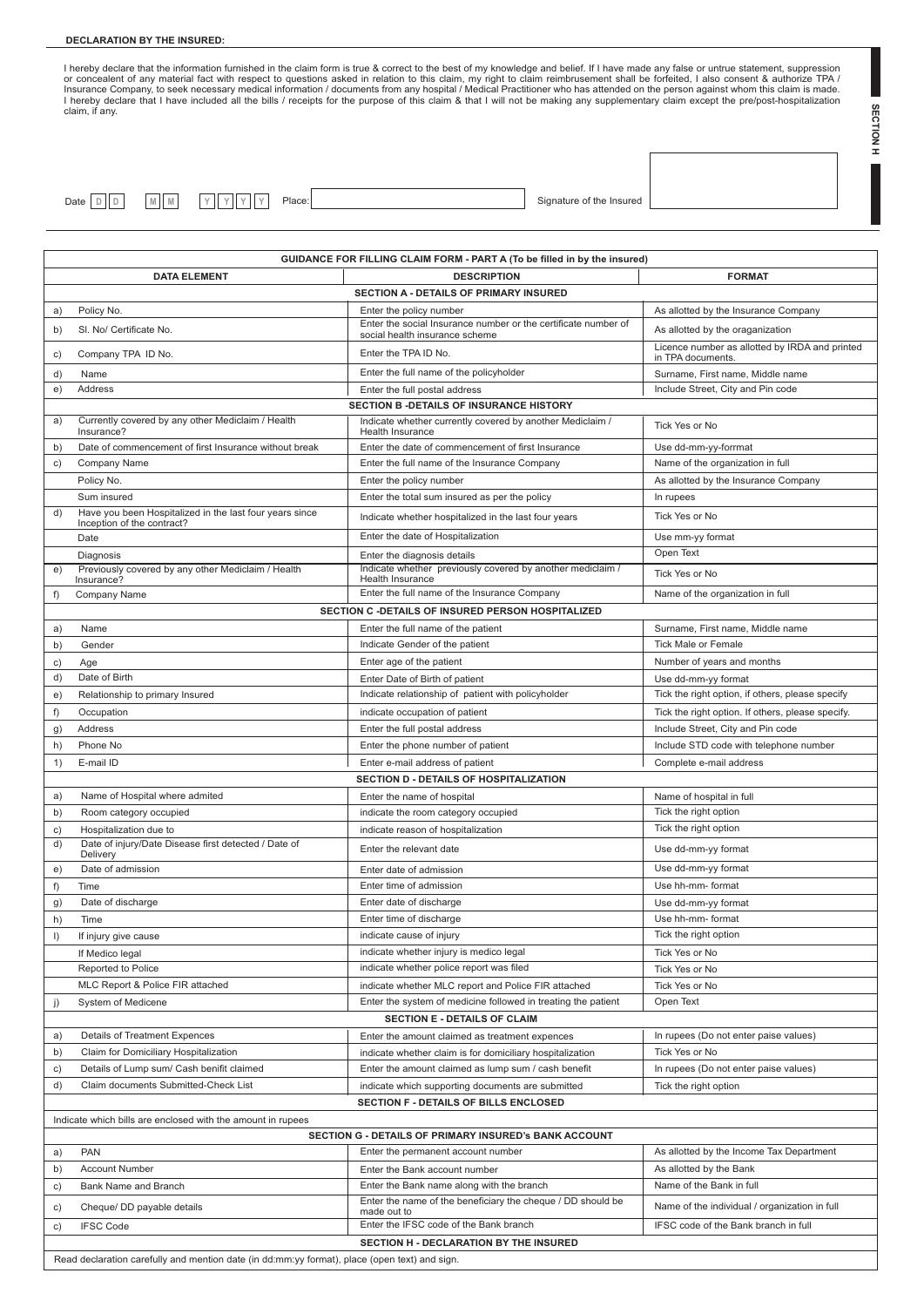| <b>CLAIM FORM - PART B</b><br>TO BE FILLED IN BY THE HOSPITAL<br>The issue of this Form is not to be taken as an admission of liability                                                                                                                                                                                                                                                                                            | (To be Filled in block letters)                                                                                                                                                                                                                                                                                                                         |
|------------------------------------------------------------------------------------------------------------------------------------------------------------------------------------------------------------------------------------------------------------------------------------------------------------------------------------------------------------------------------------------------------------------------------------|---------------------------------------------------------------------------------------------------------------------------------------------------------------------------------------------------------------------------------------------------------------------------------------------------------------------------------------------------------|
| Please include the original preauthorization request form in lieu of PART A<br><b>DETAILS OF HOSPITAL</b>                                                                                                                                                                                                                                                                                                                          |                                                                                                                                                                                                                                                                                                                                                         |
| a) Name of the hospital:<br>a) Hospital ID:<br>c) Type of Hospital:<br>c) Name of the treating doctor:<br>Е<br>e) Qualification:<br>f) Registration No. with State Code:                                                                                                                                                                                                                                                           | Non Network:<br>(if non network fill section E)<br>Network:<br>g<br>S<br>D<br>D<br>⋗<br>g) Phone No.                                                                                                                                                                                                                                                    |
| DETAILS OF THE PATIENT ADMITTED                                                                                                                                                                                                                                                                                                                                                                                                    |                                                                                                                                                                                                                                                                                                                                                         |
| s<br>R<br>Ε<br>a) Name of the Patient:<br>b) IP Registration Number:<br>c) Gender:<br>Female<br>Male  <br>$M$ $M$<br>H<br>D<br>D<br>M<br>M<br>Υ<br>Н<br>f) Date of Admission:<br>g) Time:<br>j) Type of Admission:<br>k) If Maternity<br>Emergency<br>Planned<br>Day Care<br>Maternity<br>I) Status at time of discharge: Discharge to home<br>Discharge to another hospital<br>Deceased<br>DETAILS OF AILMENT DIAGNOSED (PRIMARY) | D<br>D<br>S<br>N<br>M<br>Е<br>E<br>M<br>D<br>D<br>M<br>d) Age: Years<br>Υ<br>M<br>M<br>Months<br>e) Date of birth:<br>${\mathbb M}$<br>D<br>M<br>н<br>D<br>Н<br>h) Date of Discharge:<br>Y<br>M<br>M<br>Y<br>i) Time:<br>g<br>$\mathbbmss{M}$<br>$\mathbb D$<br>D<br>i) Date of Delivery:<br>ii) Gravida Status: :<br>Υ<br>Y<br>m) Total claimed amount |
|                                                                                                                                                                                                                                                                                                                                                                                                                                    | ICD 10 PCS                                                                                                                                                                                                                                                                                                                                              |
| ICD 10 Codes<br>a)<br>Description<br>I. Primary Diagnosis<br>ii. Additional Diagnosis:                                                                                                                                                                                                                                                                                                                                             | b)<br>Description<br>i. Procedure 1:<br>ii. Procedure 2:                                                                                                                                                                                                                                                                                                |
| iii. Co-morbidities:                                                                                                                                                                                                                                                                                                                                                                                                               | iii. Procedure 3:                                                                                                                                                                                                                                                                                                                                       |
| iv. Co-morbidities:                                                                                                                                                                                                                                                                                                                                                                                                                | <b>SECTION</b><br>iv. Details of Procedure:<br>$\Omega$                                                                                                                                                                                                                                                                                                 |
| No<br>c) Pre-authorization obtained:<br>d) Pre-authorization Number:<br>  Yes<br>e) If authorization by network hospital not obtained, give reason:<br>f) Hospitalization due to injury: Two Yes<br>$\Box$ No<br>I. If Yes, give cause<br>Self-inflicted                                                                                                                                                                           | Substance abuse / alcohol consumption<br>Road Traffic Accident                                                                                                                                                                                                                                                                                          |
| Yes<br>ii) If injury due to substance abuse / alcohol consumption, Test conducted to establish this:<br>$v.$ FIR No. $\boxed{\phantom{0}}$<br>vi. If not reported to police give reason:                                                                                                                                                                                                                                           | No (If Yes, attach reports)<br>iii. If Medico legal:     Yes<br>No iv. Reported to Police<br><b>Yes</b><br>No                                                                                                                                                                                                                                           |
| <b>CLAIM DOCUMENTS SUBMITTED - CHECK LIST</b>                                                                                                                                                                                                                                                                                                                                                                                      |                                                                                                                                                                                                                                                                                                                                                         |
| Claim Form duly signed<br>Original Pre-authorization request<br>Copy of the Pre-authorization approval letter<br>Copy of Photo ID Card of patient Verified by hospital<br>Hospital Discharge summary<br><b>Operation Theatre Notes</b><br>Hospital main bill<br>Hospital break-up bill                                                                                                                                             | Investigation reports<br>CT/MR/USG/HPE investigation reports<br>Doctor's reference slip for investigation<br><b>SECTION</b><br>ECG<br>Pharmacy bills<br>Ō<br>MLC reports & Police FIR<br>Original death summary from hospital where applicable<br>Any other, please specify                                                                             |
| ADDITIONAL DETAILS IN CASE OF NON NETWORK HOSPITAL                                                                                                                                                                                                                                                                                                                                                                                 | (ONLY FILL IN CASE OF NON-NETWORK HOSPITAL)                                                                                                                                                                                                                                                                                                             |
| a) Address of the Hospital<br>City:<br>Pin Code<br>b) Phone No.                                                                                                                                                                                                                                                                                                                                                                    | State:<br>c) Registration No. with State Code:<br>lon                                                                                                                                                                                                                                                                                                   |
| d) Hospital PAN:<br>e) Number of inpatient beds                                                                                                                                                                                                                                                                                                                                                                                    | ii. ICU<br>No<br>Yes No<br>f) Facilities available in the hospital<br>i. OT<br><b>Yes</b><br>m                                                                                                                                                                                                                                                          |
| iii. Others:                                                                                                                                                                                                                                                                                                                                                                                                                       |                                                                                                                                                                                                                                                                                                                                                         |
| <b>DECLARATION BY THE HOSPITAL</b>                                                                                                                                                                                                                                                                                                                                                                                                 | (PLEASE READ VERY CAREFULLY)                                                                                                                                                                                                                                                                                                                            |
| We hereby declare that the information furnished in this Claim Form is true & correct to the best of our knowledge and belief. If we have made any false or untrue statement, suppression or concealment of any material fact,<br>our right to claim under this claim shall be forfeited.                                                                                                                                          |                                                                                                                                                                                                                                                                                                                                                         |
| $\mathbbmss{M}$ $\blacksquare$<br>$\mathsf{Y}=\mathsf{Y}$<br>Date:<br>$\mathbb D$<br>D                                                                                                                                                                                                                                                                                                                                             | ECTION                                                                                                                                                                                                                                                                                                                                                  |

 $ONE$